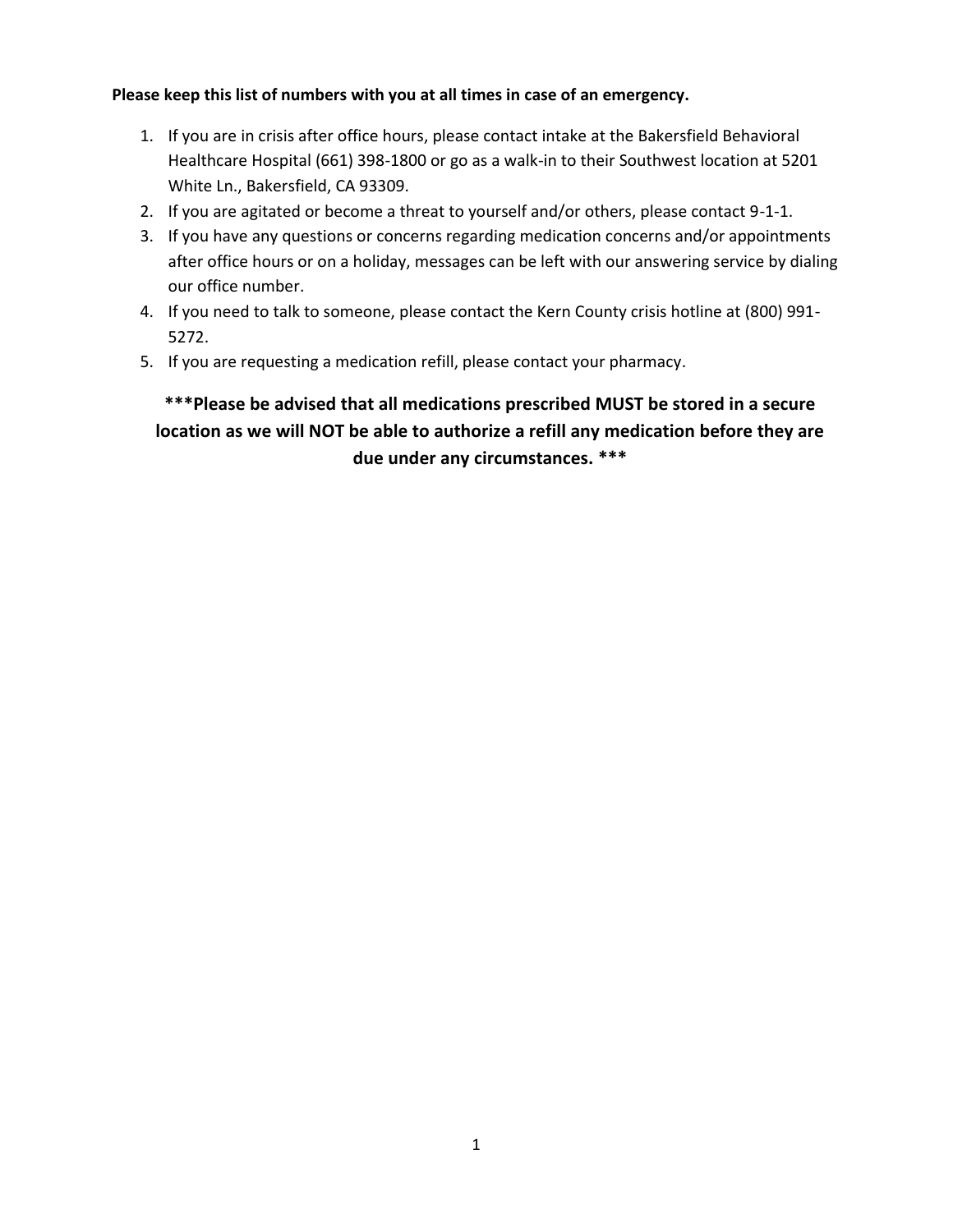## **Advanced Medical Psychiatric Services, Inc.**

3409 Calloway Drive Unit 601, Bakersfield, CA 93312 (661) 589-1200 Fax: (661) 589-7200 rgamps@gmail.com

#### **PATIENT INFORMATION FORM**

| Today's Date:                  |  |                                                                                                                                                                                                                                                |                       |       |                                                                            |
|--------------------------------|--|------------------------------------------------------------------------------------------------------------------------------------------------------------------------------------------------------------------------------------------------|-----------------------|-------|----------------------------------------------------------------------------|
| Last                           |  |                                                                                                                                                                                                                                                |                       |       |                                                                            |
|                                |  |                                                                                                                                                                                                                                                |                       |       |                                                                            |
|                                |  |                                                                                                                                                                                                                                                |                       | State | Zip                                                                        |
|                                |  |                                                                                                                                                                                                                                                | Cell:                 |       |                                                                            |
| Date of Birth: _______________ |  |                                                                                                                                                                                                                                                |                       |       |                                                                            |
|                                |  |                                                                                                                                                                                                                                                |                       |       |                                                                            |
|                                |  |                                                                                                                                                                                                                                                |                       |       |                                                                            |
|                                |  | City<br>Work: when the control of the control of the control of the control of the control of the control of the control of the control of the control of the control of the control of the control of the control of the control of t<br>Age: | Gender: <b>Sender</b> |       | SSN: __________________________<br>E-mail: _____________________<br>Phone: |

How may we contact you to confirm appointments? (please circle all that apply) email, text, and/or voicemail

#### **INSURANCE INFORMATION**

| PRIMARY (complete ONLY if you are not primary subscriber):                        |       |      |       |      |
|-----------------------------------------------------------------------------------|-------|------|-------|------|
| Last                                                                              | First |      |       | M.I. |
|                                                                                   |       |      |       |      |
| (If different from yours) Street                                                  |       | City | State | Zip  |
|                                                                                   |       |      |       |      |
|                                                                                   |       |      |       |      |
| Member ID #:__________________________________Group #:___________________________ |       |      |       |      |
| <b>SECONDARY (if applicable):</b>                                                 |       |      |       |      |
| Last                                                                              | First |      |       | M.I. |
|                                                                                   |       |      |       |      |
| (If different from yours) Street                                                  |       | City | State | Zip  |
|                                                                                   |       |      |       |      |
|                                                                                   |       |      |       |      |
| Member ID #:__________________________________Group #:__________________________  |       |      |       |      |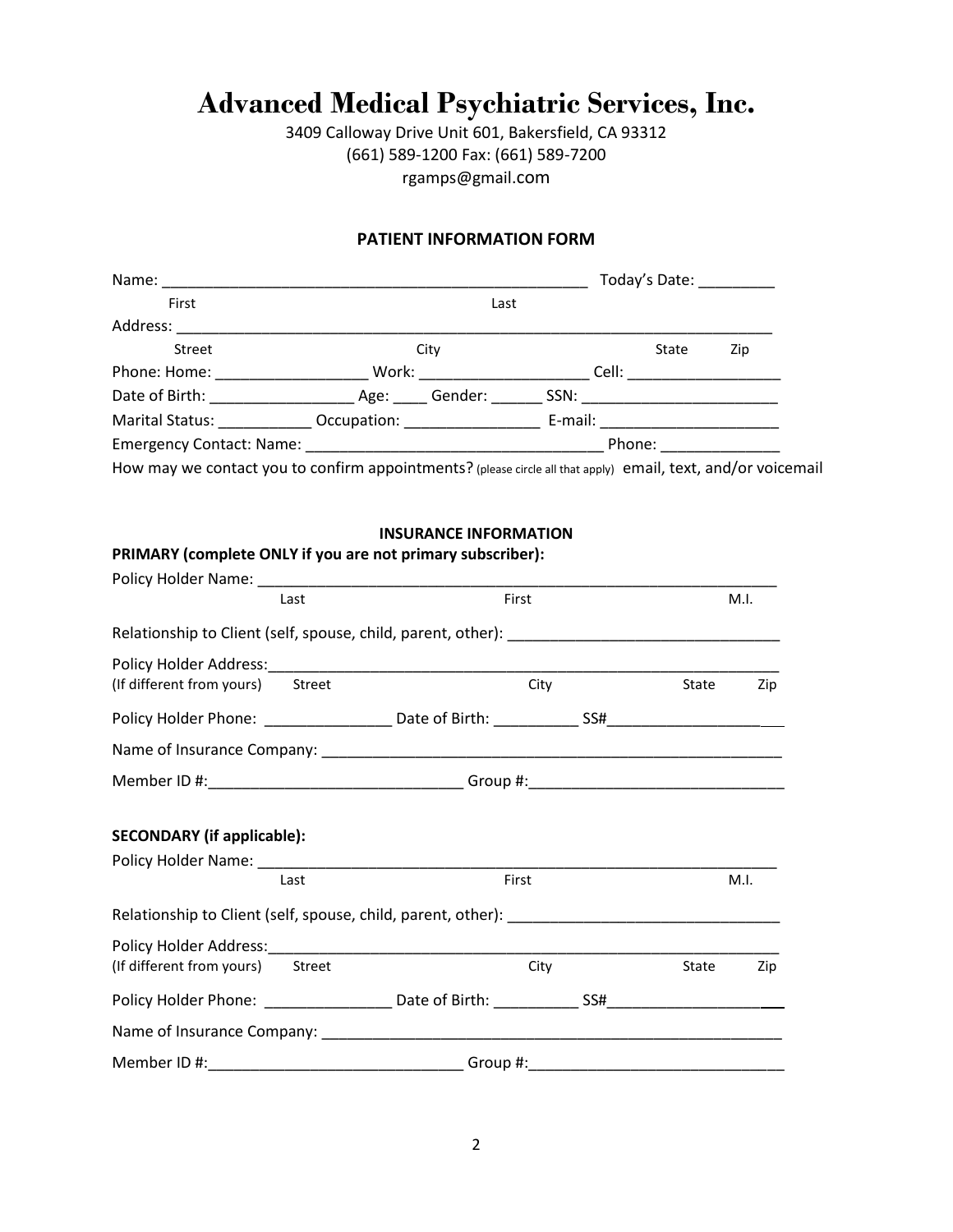## **TELEMEDICINE CONSENT FORM**

| <b>Patient Name:</b> | Date of Birth: |
|----------------------|----------------|
|                      |                |

1. I understand that my health care provider wishes me to engage in a telemedicine consultation. This is due to the stand at home order by the Governor of the State of California due to novel COVID-19 pandemic. I am aware that telemedicine will cease once this order is lifted.

2. My health care provider has explained to me how the video conferencing technology will be used to affect such a consultation will not be the same as a direct patient/health care provider visit due to the fact that I will not be in the same room as my health care provider.

3. I understand there are potential risks to this technology, including interruptions, unauthorized access, and technical difficulties. I understand that my health care provider or I can discontinue the telemedicine consult/visit if it is felt that the videoconferencing connections are not adequate for the situation.

4. I understand that my healthcare information may be shared with other individuals for scheduling and billing purposes. Others may also be present during the consultation other than my health care provider in order to operate the video equipment. The above-mentioned people will all maintain confidentiality of the information obtained. I further understand that I will be informed of their presence in the consultation and thus will have the right to request to terminate the consultation at any time.

5. I understand that billing will occur from my practitioner, and I will provide any financial information as deemed necessary.

By signing this form, I certify:

- That I have read or had this form read and/or had this form explained to me
- That I fully understand its contents including the risks and benefits of the procedure(s).

\_\_\_\_\_\_\_\_\_\_\_\_\_\_\_\_\_\_\_\_\_\_\_\_\_\_\_\_\_\_\_\_\_\_\_\_\_\_\_\_ \_\_\_\_\_\_\_\_\_\_\_\_\_\_\_\_\_

 • That I have been given ample opportunity to ask questions and that any questions have been answered to my satisfaction.

Patient's/parent/guardian signature Date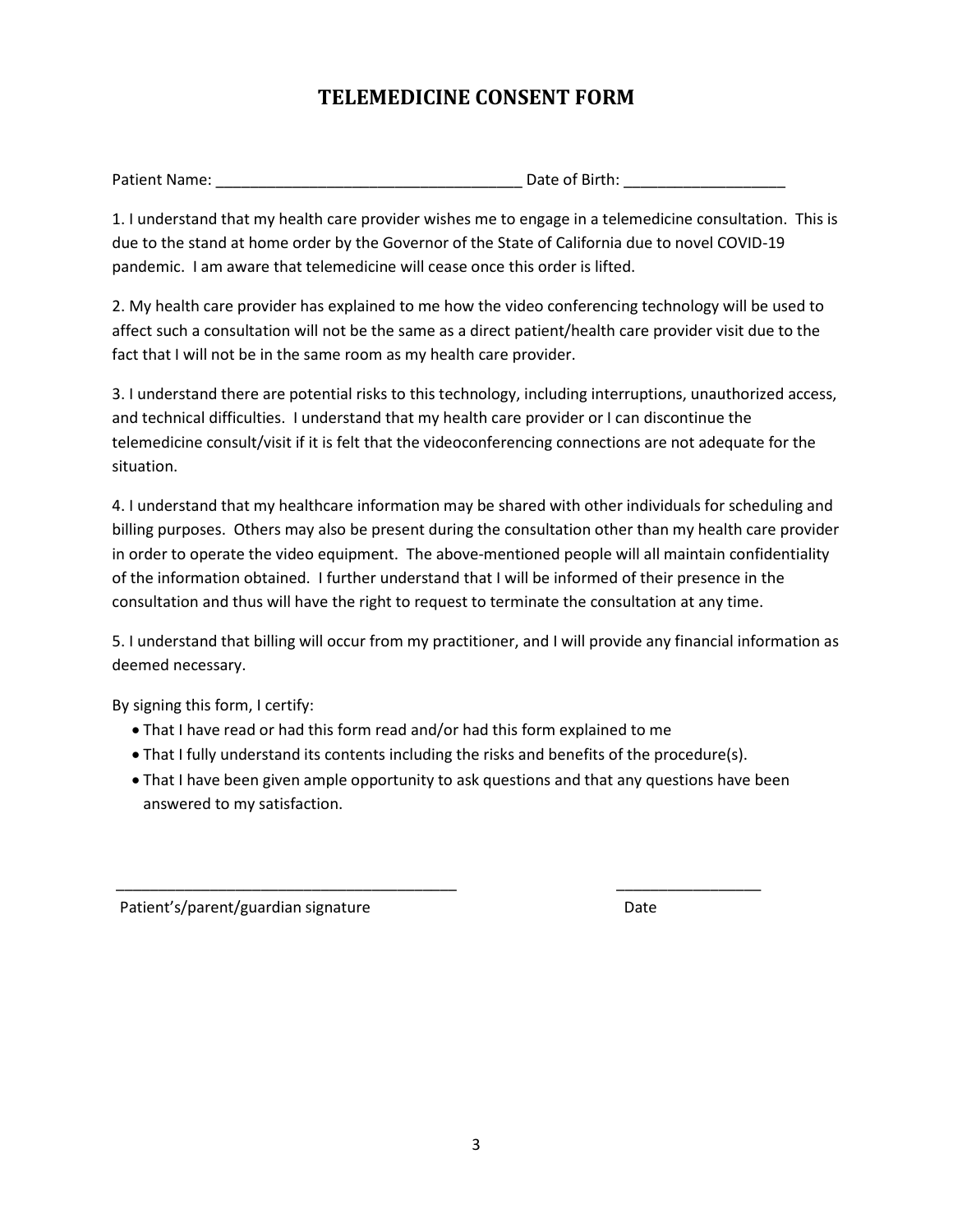## **AUTHORIZATION TO RELEASE AND/OR OBTAIN HEALTH INFORMATION**

|                                                                                                                                                                                                                                |      |                                | Date of Birth:____________________ |  |  |
|--------------------------------------------------------------------------------------------------------------------------------------------------------------------------------------------------------------------------------|------|--------------------------------|------------------------------------|--|--|
| Last<br>First<br>Later I hereby authorize AMPS to release my medical information to Later Later Later Later Later Later Later L                                                                                                |      |                                |                                    |  |  |
|                                                                                                                                                                                                                                |      | Name of Individual or Facility |                                    |  |  |
| Address of Individual or Facility:                                                                                                                                                                                             |      |                                |                                    |  |  |
| Street                                                                                                                                                                                                                         | City | State                          | Zip                                |  |  |
|                                                                                                                                                                                                                                |      |                                |                                    |  |  |
|                                                                                                                                                                                                                                |      | Name of Individual or Facility |                                    |  |  |
|                                                                                                                                                                                                                                |      |                                |                                    |  |  |
| ___I hereby authorize AMPS to obtain medical information from __________________<br>Address of Individual or Facility:<br>Street<br>Telephone of Individual or Facility: The Community of Telephone of Individual or Facility: | City | State                          | Zip                                |  |  |
| Records may be sent to:                                                                                                                                                                                                        |      |                                |                                    |  |  |

#### **Information to be Released/Obtained: Check all that apply:**

| <b>History and Physical</b> | <b>Progress Notes</b> | Laboratory Reports |
|-----------------------------|-----------------------|--------------------|
| Consultations               | Other:                |                    |

#### **Specific Authorizations: Check all that apply:**

\_\_\_ I authorize the release of information pertaining to drug and alcohol abuse diagnosis or treatment.

\_\_\_ I authorize the release of information pertaining to mental health diagnosis or treatment.

#### **My Rights**

- I understand this authorization is voluntary. Treatment, payment, enrollment, or eligibility for benefits may not be conditioned on signing this authorization except if the authorization is for: 1) conducting research-related treatment, 2) to obtain information in connection with eligibility or enrollment in a health plan, 3) to determine an entity's obligation to pay a claim, or 4) to create health information to provide to a third party. Under no circumstances, however, am I required to authorize the release of mental health records.

- I understand that I have the right to revoke this authorization at any time. I understand that if I revoke this authorization, I must do so in writing. I understand that the revocation will not apply to information that has already been released in response to this authorization.

- I am entitled to receive a copy of this Authorization.

\_\_\_\_\_\_\_\_\_\_\_\_\_\_\_\_\_\_\_\_\_\_\_\_\_\_\_\_\_\_\_\_\_\_\_\_\_\_\_\_\_\_\_\_\_\_\_\_\_**Date**:\_\_\_\_\_\_\_\_\_\_\_\_\_\_\_\_\_\_\_\_

**Signature of Client or Client's Legal Representative**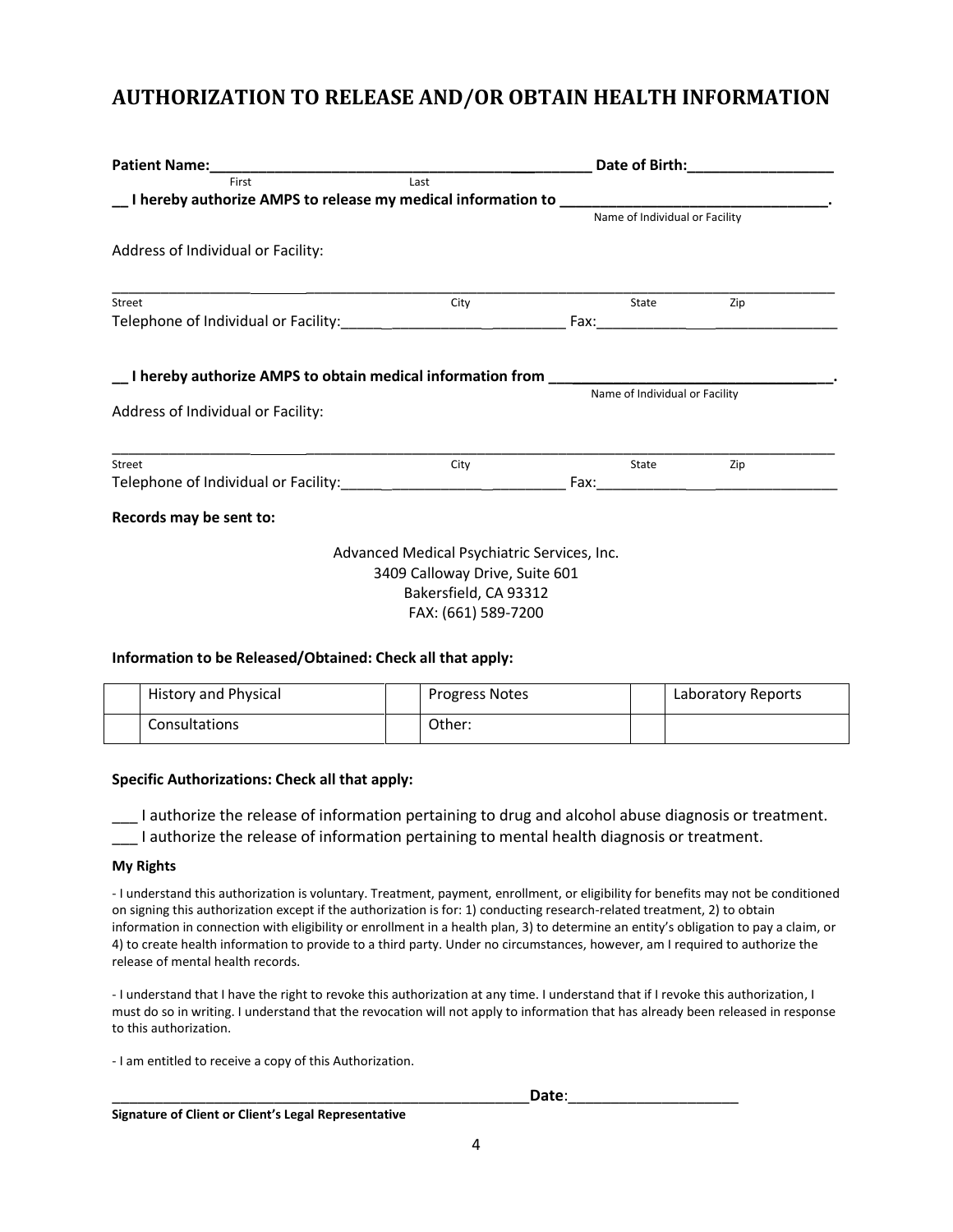## **TREATMENT CONSENT FORM**

Please read carefully, initial on each page, sign, and date on the last page.

#### **MEDICATION**

Medications may be recommended by your physician. If medications are indicated, we will discuss all the medication options that are available to treat your current condition. You will learn how the medication works, its dosage, and frequency, its expected benefits, possible side effects, drug interactions, and any withdrawal affects you may experience if you stop taking the medication abruptly. Such therapy requires strict adherence to dosage, and frequency, close follow-up, and sometimes regular blood tests. If a controlled substance is prescribed, note that **NO CONTROLLED SUBSTANCES WILL BE REFILLED BEFORE THEY ARE DUE TO CONTROL THE RISK OF MEDICATION MISUSE. Example 20 and 20 and 20 and 20 and 20 and 20 and 20 and 20 and 20 and 20 and 20 and 20 and 20 and 20 and 20 and 20 and 20 and 20 and 20 and 20 and 20 and 20 and 20 and 20 and 20 and 20 and 20** 

#### **FREQUENCY AND DURATION OF VISITS**

At your initial visit, we will decide together the structure of your treatment. If medications are prescribed, or changed, a follow-up visit will be scheduled per recommendation of your physician. This is necessary for medication adjustment and to evaluate medication side effects. Follow up visits will be determined by your physician as needed to monitor your psychiatric condition(s) and/or medication. We require each patient to follow up at least once every 3 months to ensure both the quality of care and safety and welfare of our patients. If you have **NOT** been seen in 6 months, your case will be closed.

\_\_\_\_\_ Initials

\_\_\_\_\_ Initials

#### **PAYMENTS AND FEES**

Payment for services is due at the beginning of each visit. Payment is subject to the copayment and/or deductible as described by your insurance plan. Balance due for a private pay initial evaluation is **\$200.00.** Balance due for follow up psychiatry and therapy visits is **\$100.00.**  Minimum charge for medical records or patient forms requests are **\$60.00**. Minimum charge for all letters is **\$20.00**. Any return payments will be charged a **\$35.00** insufficient funds fee in addition to the fees processed by the financial institution. The same state of the state of the linitials

#### **CANCELLATIONS AND NO-SHOWS**

Any appointment cancellations and reschedules must be done so at least 24 hours (excluding weekends and holidays) prior to the appointment. Cancellations that occur with less than 24 hour notice or failure to show to an appointment will be charged **\$25.00** for medication management, **\$25.00** for therapy, and **\$25.00** per hour for psychological testing.

#### **CONFIDENTIALITY**

We follow all the HIPAA guidelines regarding the confidentiality of your records. Basic information about your treatment may be disclosed to your insurance company when necessary.

There are exceptions to this confidentiality, where disclosure is mandatory. These include the following:

-If there is a threat to the safety to yourself or others, we are required by law to take protective measures including reporting the threat to the potential victim, notifying police, seeking aid of family members or friends and seeking immediate hospitalization

- In situations where a dementing illness, epilepsy or other cognitive dysfunction prevent you from operating a motor vehicle in a safe manner, I will be required to report this to the DMV

- If a mental illness prevents you from providing for your own basic needs such as food, water, shelter, I will be required to disclose information to seek hospitalization. \_\_\_\_\_ Initials

**By signing below, you certify that you have read and understand the terms stated in the Treatment Consent Form, you understand the scope of my services, session structure, fees, cancellation/no-show policies, payment policy, confidentiality, and you agree to abide by the terms stated above during the course of our therapeutic relationship.** 

| Client name (please print): | Date: |
|-----------------------------|-------|
| Client's signature:         |       |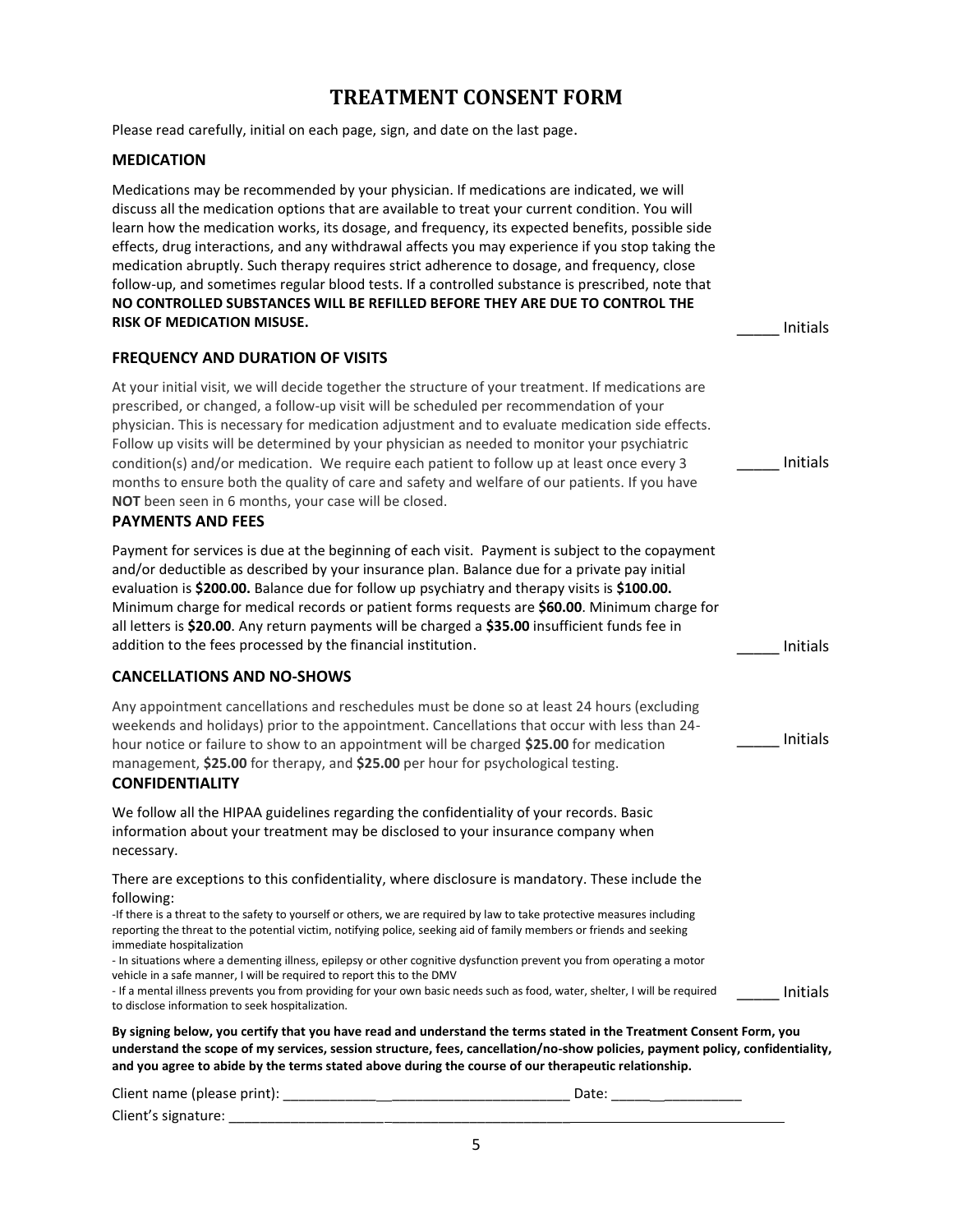## **AUTHORIZATION FOR AUTOMATED BILL PAYMENT PROGRAM**

### **Auto draft by Visa/Mastercard**

**Please return this form to:** Advanced Medical Psychiatric Services, 3409 Calloway Drive, Suite 601, Bakersfield, CA 93312

| Patient Name:                                                                                                                                                                                                                  |                                                                                                               |          |
|--------------------------------------------------------------------------------------------------------------------------------------------------------------------------------------------------------------------------------|---------------------------------------------------------------------------------------------------------------|----------|
| Address:                                                                                                                                                                                                                       |                                                                                                               |          |
| Primary Telephone Number:                                                                                                                                                                                                      |                                                                                                               |          |
| Email:                                                                                                                                                                                                                         |                                                                                                               |          |
|                                                                                                                                                                                                                                |                                                                                                               |          |
|                                                                                                                                                                                                                                | I, 1. 2008 authorize Advanced Medical Psychiatric Services to obtain payment                                  |          |
|                                                                                                                                                                                                                                | by telephone for my scheduled appointment. (By choosing this option, credit card information is not           |          |
| required but, please, still sign and date form.)                                                                                                                                                                               |                                                                                                               |          |
|                                                                                                                                                                                                                                |                                                                                                               |          |
|                                                                                                                                                                                                                                |                                                                                                               |          |
|                                                                                                                                                                                                                                | <b>Visa/Mastercard Draft</b>                                                                                  |          |
|                                                                                                                                                                                                                                |                                                                                                               |          |
| Name on Card: University of Card Control of Card Control Control Control Control Control Control Control Control Control Control Control Control Control Control Control Control Control Control Control Control Control Contr |                                                                                                               |          |
| (Exactly as it appears on card)                                                                                                                                                                                                |                                                                                                               |          |
| Mailing address your card statements are received:                                                                                                                                                                             |                                                                                                               |          |
|                                                                                                                                                                                                                                |                                                                                                               |          |
| City                                                                                                                                                                                                                           | <b>State</b>                                                                                                  | Zip Code |
|                                                                                                                                                                                                                                |                                                                                                               |          |
|                                                                                                                                                                                                                                |                                                                                                               |          |
|                                                                                                                                                                                                                                |                                                                                                               |          |
|                                                                                                                                                                                                                                | I, __________________________________, authorize Advanced Medical Psychiatric Services to obtain an automatic |          |
| payment on my account in the amount of $\frac{2}{5}$ .                                                                                                                                                                         |                                                                                                               |          |
|                                                                                                                                                                                                                                | on the day of my scheduled or \$ 25 if I fail to cancel my appointment in less than 24 hours notice.          |          |
| ___ on the ____ day of every month until my balance is cleared.                                                                                                                                                                |                                                                                                               |          |
|                                                                                                                                                                                                                                |                                                                                                               |          |

**Signature (REQUIRED)** Date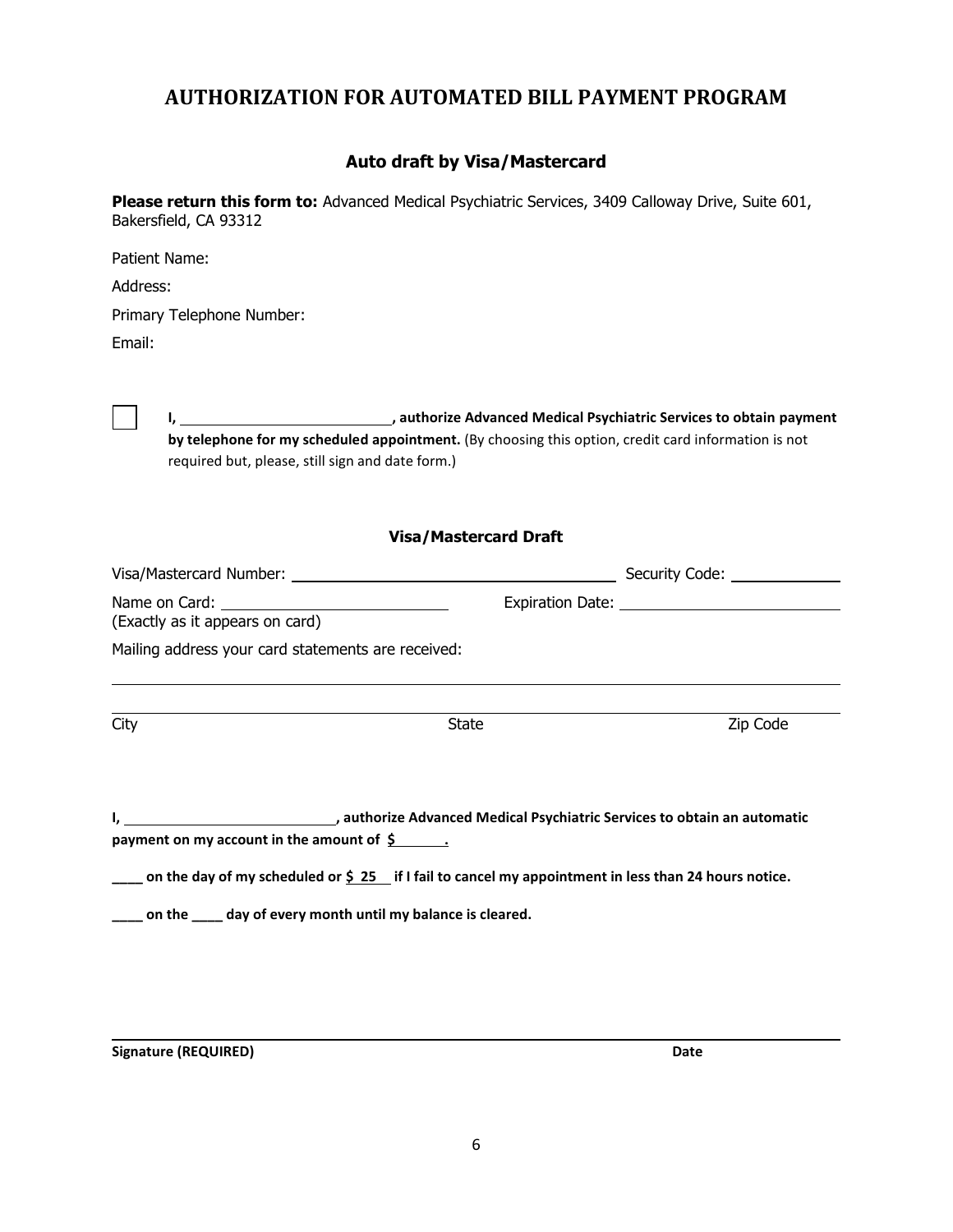## **MISSED APPOINTMENT AGREEMENT**

#### *I UNDERSTAND AND AGREE TO THE FOLLOWING:*

- 1. I am aware that it is my responsibility to verbally notify Advanced Medical Psychiatric Services at (661)589-1200 *24 hours (excluding weekends or holidays)* prior to my scheduled appointment if I intend to cancel or reschedule that appointment.
- 2. I will be billed at the standard office rate of \$25.00 for all medication management missed appointments, or \$25.00 for missed therapy sessions, and \$25.00 per hour for psychological testing missed appointments, and/or appointments cancelled with less than 24 hours (excluding weekends or holidays) of the scheduled appointment.
- 3. I agree to pay this amount if I miss an appointment or fail to cancel 24 hours (excluding weekends or holidays) prior to the scheduled appointment.
- 4. I am aware that a payment of \$25.00 for missed medication management appointments or \$25.00 for missed therapy appointments, and \$25.00 per hour for psychological testing is required before my next appointment is scheduled.

 $\overline{\phantom{a}}$  , and the contract of the contract of the contract of the contract of the contract of the contract of the contract of the contract of the contract of the contract of the contract of the contract of the contrac

Patient Name

\_\_\_\_\_\_\_\_\_\_\_\_\_\_\_\_\_\_\_\_\_\_\_\_\_\_

Patient Signature Date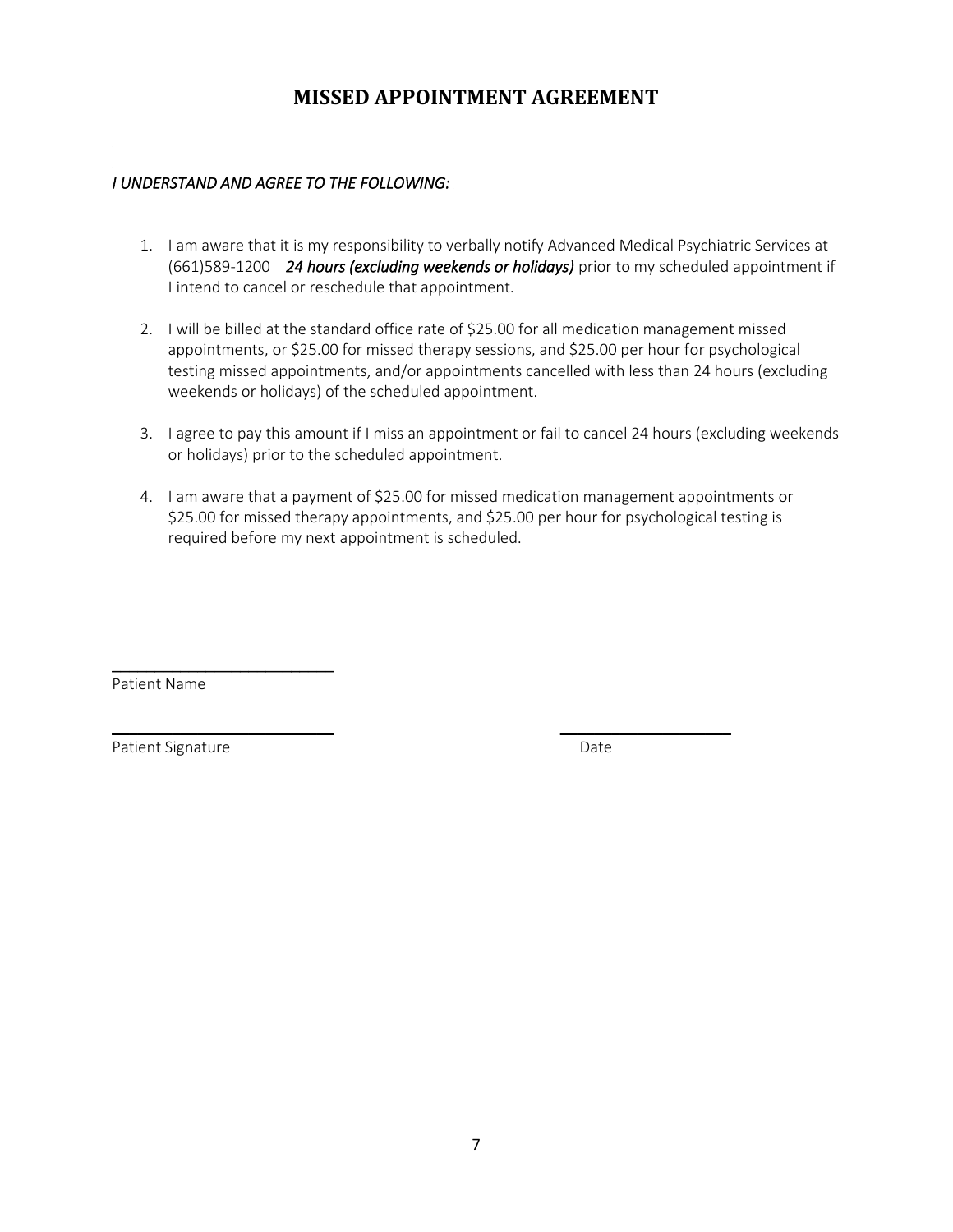# **ACKNOWLEDGEMENT OF RECEIPT OF NOTICE OF PRIVACY PRACTICES**

I, \_\_\_\_\_\_\_\_\_\_\_\_\_\_\_\_\_\_\_\_\_\_\_\_, have received a copy of AMPS Notice of Privacy Practices.

Print name here Signature:\_\_\_\_\_\_\_\_\_\_\_\_\_\_\_\_\_\_\_\_\_\_ \_\_\_\_\_\_\_\_\_\_\_\_\_\_\_ Date:\_\_\_\_\_\_\_\_\_\_\_\_\_\_\_\_\_\_\_\_\_\_\_\_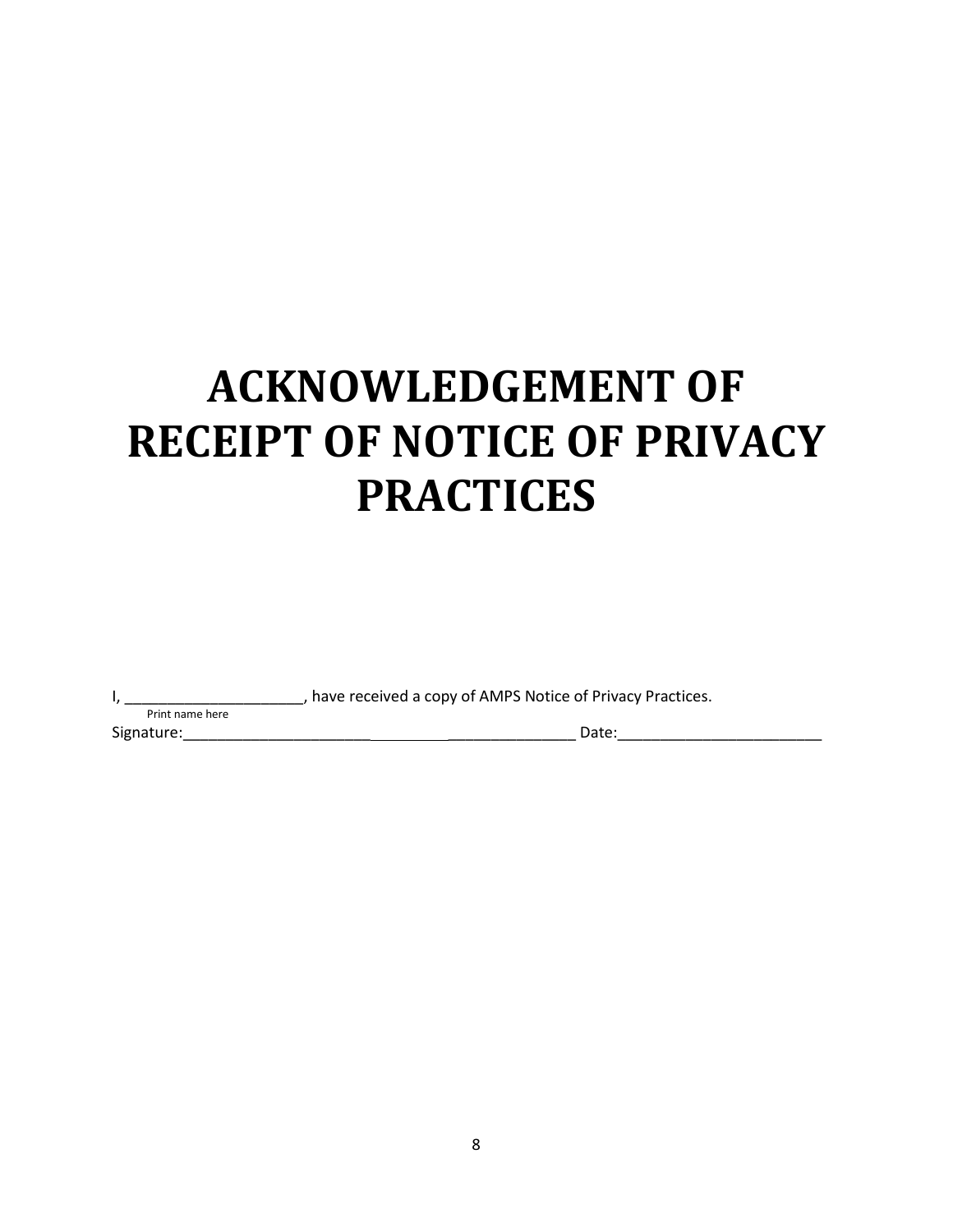## **NOTICE OF PRIVACY PRACTICES**

#### PLEASE REVIEW IT CAREFULLY.

My Pledge to Safeguard Your Protected Health Information

This notice is intended to inform you of the ways in which I may use and disclose medical information about you. It describes your rights and my obligations regarding the use and disclosure of your protected health information.

Protected Health Information (PHI) refers to any information in your medical record that could potentially identify you. It includes information about your past, present or future health or condition, the provision of health care to you, or payment for health care. Some examples of PHI include, but are not limited to: name, address, date of birth, age, phone number, diagnosis, medical record, and billing records.

I am required by state and federal law to maintain the security and privacy of your PHI, and to clearly outline my privacy practices, my legal obligations, and your rights in this Notice of Privacy Practices. This notice has been in effect since April 14, 2003, and I must abide by the terms described therein while it remains in effect.

How I May Use and Disclose Your Protected Health Information

In general, I am permitted to use/disclose your PHI for the purposes of treatment, payment for services, and for my normal health care operations. Most other uses/disclosures of your PHI will require your explicit permission via a signed Authorization. Below I outline the potential uses/disclosures of your PHI that do and do not require your written authorization, as described in the HIPAA Privacy Rule. Not every use or disclosure is listed, but they will fall within one of the following categories.

1) Uses and/or Disclosures of PHI for Treatment, Payment, and Health Care Operations That Do Not Require Authorization

Treatment: I may use/disclose your health information to a physician or other health care provider providing treatment to you or for the management of healthcare related services. This includes but not limited to consultations and referrals between one or more providers. I may disclose medical information about you to other physicians, nurses, technicians, medical students and other healthcare personnel that are involved in your care. For example, an insurance company may contact a provider on your behalf to facilitate your access to mental health treatment.

Appointment Scheduling/Reminders: The Privacy Rule allows me to contact you by phone/voicemail to schedule appointments and to leave appointment reminders unless you specifically request an alternate means of communication.

Payment: I may use/disclose your PHI in order to obtain payment for the services I provide. As an example, your health insurance company may need to determine your eligibility and the coverage you receive for mental health services. In such a case, I am permitted to disclose your PHI to your health insurer.

Health Care Operations: I may use/disclose your PHI for purposes of standard health care operations. For example, I may disclose your PHI to your medical health insurer for case management or care coordination purposes. In addition, your PHI may be used to comply with law and regulations, contractual obligations, patients' claims, grievances, or lawsuits.

2) Uses/Disclosures of PHI that Require Authorization

You may permit me via written authorization to use your health information or disclose it to anyone for any purpose. You may revoke that authorization in writing at any time. Any use/disclosure that took place while the authorization was in effect will not be affected by your revocation. Other than the permitted uses/disclosures described in this Notice, I cannot and will not use/disclose your PHI unless you give me written authorization.

3) Uses/disclosures of PHI that Do Not Require Your Authorization or Consent HIPAA Privacy Rule provides that I may use/disclose your PHI without your Authorization in several different circumstances outlined below.

As Required by Law: I may use/disclose your PHI when required to do so by federal or state law as listed below.

To Avert Serious Threat to Health or Safety: I may use/disclose your PHI when necessary to prevent or lessen a serious and imminent threat to your health and safety or the health and safety of the public or another person. Any disclosure would be to someone with the capacity to help stop or reduce the threat. For example, if you communicate an intent to harm an identifiable victim, I am required by law to communicate that information to the potential victim and to the police.

Abuse, Neglect, and Domestic Violence: I may disclose your PHI to appropriate authorities if I have a reasonable suspicion you are a possible victim of abuse, neglect, domestic violence or of other crimes.

Child Abuse: Whenever I, in my professional capacity, have knowledge of or observe a child I know or reasonably suspect has been the victim of child abuse or neglect, I must immediately report this to the police/sheriff's department, county probation department, child protective services, or county welfare department. If I have knowledge of or reasonable suspicion that a child has suffered psychological suffering as a result of verbal abuse, or that his/her emotional well-being is endangered in any other way, I may report this to the authorities listed above.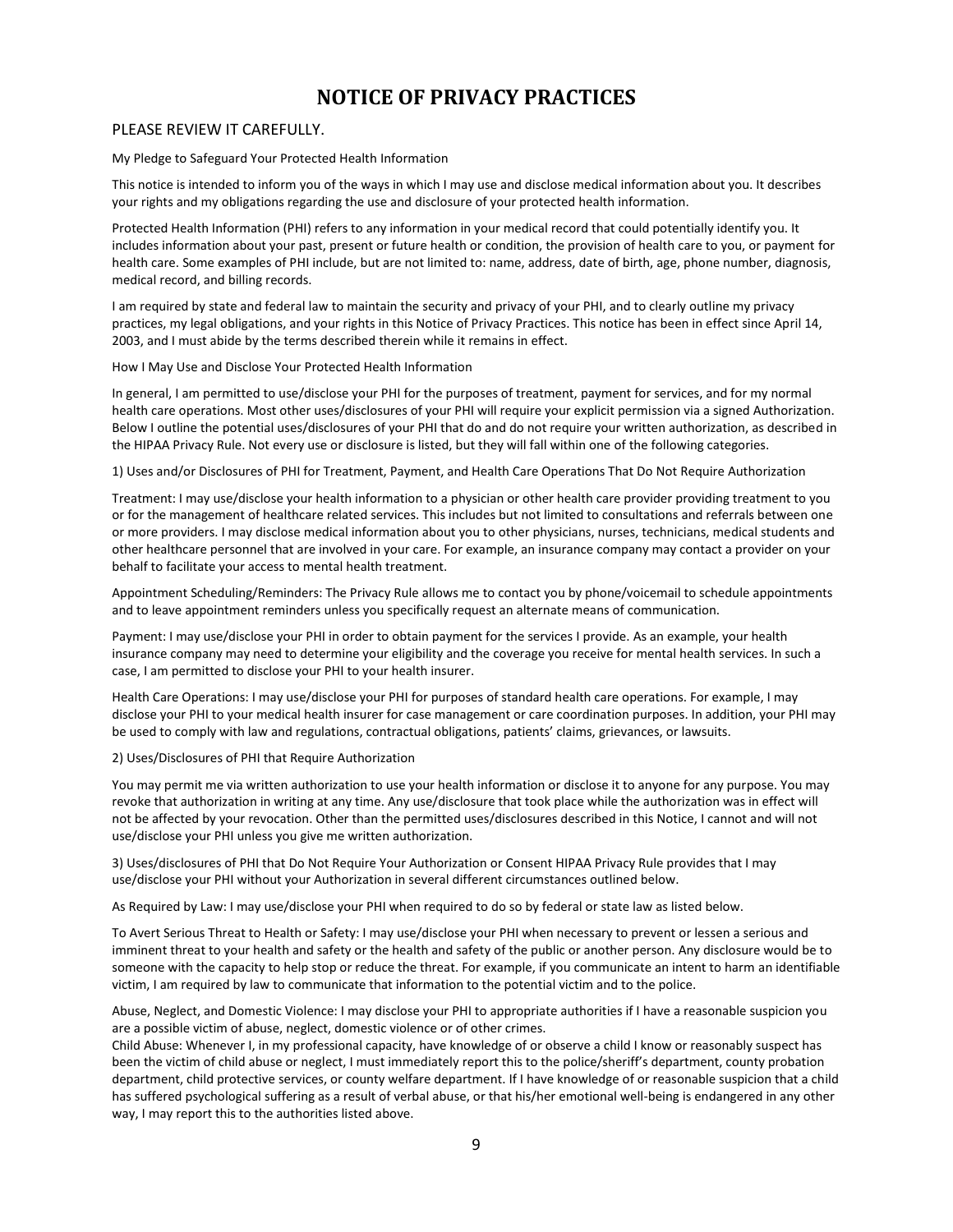Adult and Domestic Abuse: If I, in my professional capacity, have observed or have knowledge of an incident that reasonably appears to be physical abuse, abandonment, abduction, isolation, fiduciary abuse or neglect of an elder or dependent adult, or if I am told by an elder or dependent adult that he or she has experienced these things, or if I have a reasonable suspicion this has occurred, I must report the known or suspected abuse immediately to the local ombudsman or local law enforcement. I do not have to report such an incident told to me by an elder or dependent adult if (a) I am not aware of any independent evidence that corroborates the statement that the abuse has occurred, (b) the elder or dependent adult has been diagnosed with a mental illness or dementia, or is the subject of a court-ordered conservatorship because of a mental illness or dementia; and (c) in the exercise of clinical judgment, I reasonably believe that the abuse did not occur.

Military and Veterans: If you are or were a member of the armed forces, I may release medical information about you to military command authorities as authorized or required by law. We may also release medical information about foreign military personnel to the appropriate military authority as authorized or required by law.

Public Health Disclosures: I may disclose PHI about you for public health purposes. These purposes include the following:

- Preventing or controlling the spread of disease or injury;
- Public health surveillance or investigations;
- Reporting adverse events with respect to food, medications, dietary supplements or problems with products;
- Notifying persons of recalls, repairs or replacements of products they may be using;

- Notifying a person who may have been exposed to a disease or may be at risk of contracting or spreading a disease or condition;

- Reporting to an employer finding concerning a work-related illness or injury or workplace-related medical surveillance;

Health Oversight Activities: I may use/disclose your PHI to governmental, licensing, auditing, and accrediting agencies as authorized or required by law.

Judicial and Administrative Proceedings: I may disclose PHI to courts, attorneys, and court employees in the course of conservatorship and certain other judicial or administrative proceedings.

Lawsuits and Other Legal Actions: In connection with lawsuits or other legal proceedings, I may disclose your PHI in response to a court or administrative order, or in response to a subpoena, discovery request, warrant, summons or other lawful process.

Law Enforcement: I may use/disclose your PHI for the purpose of identifying or locating a suspect, fugitive, material witness, or missing person, or reporting crimes in emergencies, or reporting a death suspected to be the result of criminal conduct.

Coroners, Medical Examiners and Funeral Directors: In many circumstances, I may disclose medical information to a coroner or medical examiner. This may be necessary, for example, to identify a deceased person or determine cause of death. I may also disclose PHI of clients to funeral directors as necessary to carry out their duties.

National Security and Intelligence Activities: As authorized or required by law, I may disclose your PHI to authorized federal officials for intelligence, counterintelligence, and other national security activities.

Protective Services for the President and Others: As authorized or required by law, I may disclose your PHI to authorized federal officials so they may conduct special investigations or provide protection to the President, other authorized persons or foreign heads of state.

Inmates: If you are an inmate of a correctional institution or under the custody of law enforcement officials, I may disclose your PHI to the correctional institution as authorized or required by law.

4) Uses/Disclosures Requiring You to Have an Opportunity to Object:

I may disclose your PHI in the following circumstances if I inform you about the disclosure in advance and you do not object. I may use or disclose health information to notify or assist the notification of (including identifying or locating) a family member, your personal representative or another person responsible for our care, of your location, your general condition, or death. If you are present, then prior to use or disclosure of your PHI, I will provide you with an opportunity to object to such use/disclosure. However, in the event of your incapacity or emergency circumstances and you cannot be given an opportunity to object, disclosure may be made if it is consistent with any prior expressed wishes and disclosure is determined to be in your best interests. I will disclose only health information that is directly relevant to the person's involvement in your healthcare. You must be informed and given an opportunity to object to further disclosure as soon as you are able to do so.

#### YOUR RIGHTS REGARDING YOUR PROTECTED HEALTH INFORMATION

Your medical record is my property. However, HIPAA Privacy Rule grants you the following individual rights regarding your PHI:

Right to Inspect and Copy: You have the right to inspect and/or obtain a copy of your PHI in my mental health and billing records used to make decisions about you for as long as the PHI is maintained in the record. On your request I will locate and copy your health information for a reasonable and customary fee of \$60.00 and postage if the copies are to be mailed. Under